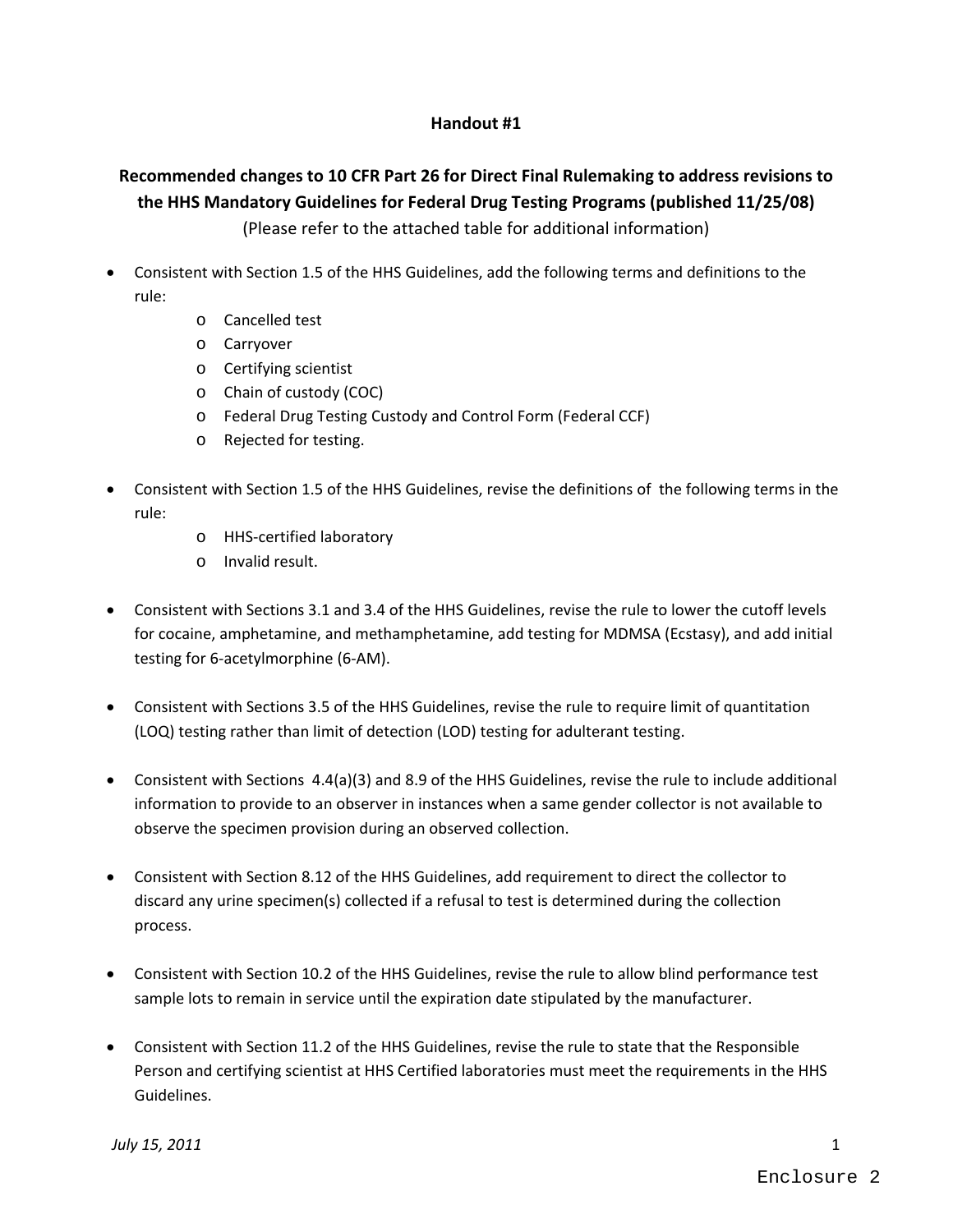- Consistent with Section 11.15(a)(1) of the HHS Guidelines, revise the rule to require a positive calibrator "at the cutoff" to be included as a QC specimen in each analytical run of specimen confirmatory drug testing.
- Consistent with Section 13.4(b) of the HHS Guidelines and U.S. DOT requirements in 49 CFR 40.197(b)(1), consider revising the rule to require mandatory action for dilute/negative drug test results with low creatinine concentrations (equal to or greater than 2 mg/dL and less than or equal to 5 mg/dL):
	- o Require LOD testing, or
	- o Require a second specimen collection under direction observation, or
	- o Maintain existing Section 26.163(a)(2) optional LOD testing.
- Consistent with Section 13.4(f) of the HHS Guidelines, revise the rule to require the MRO to investigate and consider time and temperature as potential non‐medical reasons for an invalid test result for pH between 9.0‐9.5.
- Consistent with Section 14.1(b) of the HHS Guidelines, revise the rule to require the MRO to document a donor's verbal request for split specimen testing or single specimen retesting.
- Consistent with Section 14.1(c) of the HHS Guidelines, revise the rules to require:
	- (1) an immediate recollection in cases where a split specimen cannot be tested;
	- (2) that no notice to the donor be given for recollection until immediately before the collection; and

\* That the provisions in Section 26.75(e)(1) are followed until a determination can be made based on the second specimen collected.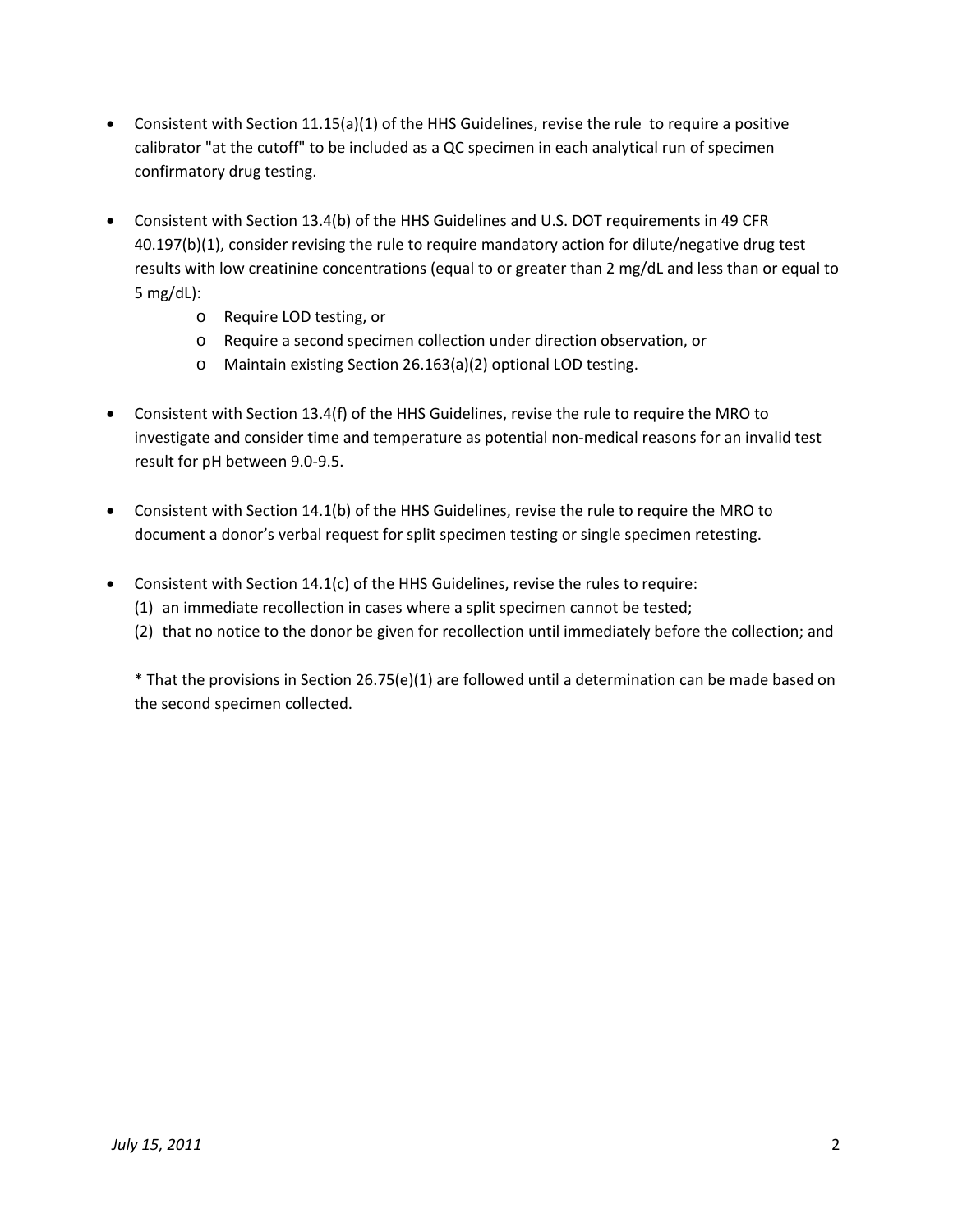| ID             | <b>HHS Guidelines</b><br><b>Section</b> | <b>Description of</b><br><b>HHS Guidelines Revision</b>                                                 | Description of (Potential) Change to Part 26                                                                                                                                                                                                                                                                                                                                                                                                | Reasoning for (Potential) Change to Part 26                                                                                                                                                                                                                                                                                                                                                                                         |
|----------------|-----------------------------------------|---------------------------------------------------------------------------------------------------------|---------------------------------------------------------------------------------------------------------------------------------------------------------------------------------------------------------------------------------------------------------------------------------------------------------------------------------------------------------------------------------------------------------------------------------------------|-------------------------------------------------------------------------------------------------------------------------------------------------------------------------------------------------------------------------------------------------------------------------------------------------------------------------------------------------------------------------------------------------------------------------------------|
| 1              | 1.5                                     | Revised the definition of "cancelled test"<br>to improve its clarity.                                   | Include "cancelled test" in Section 26.5, using a definition consistent with that in<br>the HHS Guidelines.                                                                                                                                                                                                                                                                                                                                 | Using the term "cancelled test" will improve<br>consistency with Part 26 and the HHS Guidelines.<br>Sections 26.129(b)(2) and 26.159(b)(2) list the<br>exclusive grounds requiring the MRO to "cancel the<br>testing of a donor's urine specimen" which align with<br>the applicable "rejected for testing" criteria in Section<br>15.1 of the HHS Guidelines.                                                                      |
| $\overline{2}$ | 1.5                                     | Added the term "carryover."                                                                             | Include "carryover" in Section 26.5, using a definition similar to that in the HHS<br>Guidelines.                                                                                                                                                                                                                                                                                                                                           | Sections 26.137(e) and 26.167(a) require HHS-certified<br>laboratories and licensee testing facilities to<br>implement and document procedures to ensure that<br>"carryover" does not contaminate the testing of a<br>donor's specimen. However, Part 26 does not define<br>the term "carryover."                                                                                                                                   |
| 3              | 1.5                                     | Revised the definition of "certifying<br>scientist."                                                    | Include "certifying scientist" in Section 26.5, using a definition similar to that in the<br>HHS Guidelines.<br>Revise Section 26.155(b)(3) to allow the certifying scientist to certify all test results,<br>consistent with the definition.                                                                                                                                                                                               | This revision would conform Part 26 with the HHS<br>Guidelines.                                                                                                                                                                                                                                                                                                                                                                     |
| 4              | 1.5                                     | Terms "chain of custody (COC)" and<br>"Federal Drug Testing Custody and<br>Control Form (Federal CCF)." | Include "chain of custody (COC)" and "Federal Drug Testing Custody and Control<br>Form (Federal CCF) in Section 26.5, using definitions similar to those in the HHS<br>Guidelines.<br>The term "chain-of-custody" is used throughout Part 26 but a definition is not<br>included in Section 26.5.<br>Section 26.153(g) refers to "non-Federal custody-and-control form" but does not<br>define the term "Federal custody-and-control form". | Adding these definitions will improve consistency with<br>HHS Guidelines.<br>Section 26.153(g) requires licensees and other entities<br>to provide a memorandum for the record to the HHS-<br>certified laboratory to document use of a non-Federal<br>custody-and-control form. Under the HHS Guidelines,<br>laboratories may reject any specimen that is submitted<br>for testing with a non-Federal custody-and-control<br>form. |
| 5              | 1.5                                     | refer to the criteria in Section 3.8 of the<br><b>HHS Guidelines.</b>                                   | Revised the definition of "invalid result" to Revise the definition of "invalid result" in Section 26.5 to improve consistency with<br>the HHS Guidelines and to include a reference to Section 26.161(f) which contains<br>the criteria on invalid test results.                                                                                                                                                                           | This revision would conform Part 26 with the HHS<br>Guidelines.                                                                                                                                                                                                                                                                                                                                                                     |
| 6              | 1.5                                     | Revised the definition of "laboratory" to<br>state that the laboratory is a permanent<br>location.      | Revise the definition of "HHS-certified laboratory" in Section 26.5 to include the<br>latest amendments to the HHS Guidelines (73 FR 71858).                                                                                                                                                                                                                                                                                                | This revision will clarify that HHS-certified laboratories<br>must be certified in accordance with the current HHS<br>Guidelines.                                                                                                                                                                                                                                                                                                   |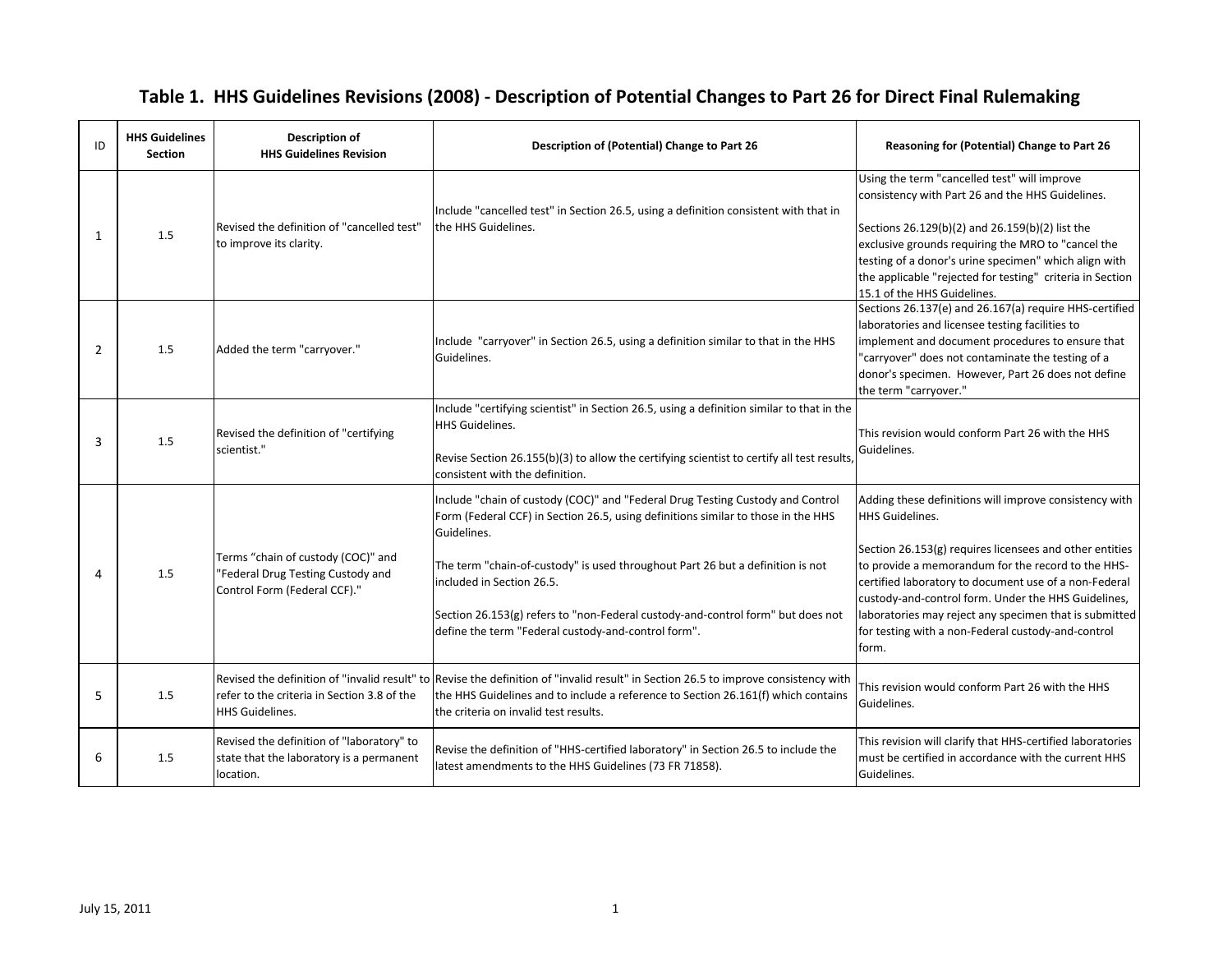| ID | <b>HHS Guidelines</b><br><b>Section</b> | Description of<br><b>HHS Guidelines Revision</b>                                                                                                          | Description of (Potential) Change to Part 26                                                                                                                                                                                                                                                                                                                                                                                                                                                                                                                                                                                                                                                                                                                     | Reasoning for (Potential) Change to Part 26                                                                                                                                                                                                                                                                                                                          |
|----|-----------------------------------------|-----------------------------------------------------------------------------------------------------------------------------------------------------------|------------------------------------------------------------------------------------------------------------------------------------------------------------------------------------------------------------------------------------------------------------------------------------------------------------------------------------------------------------------------------------------------------------------------------------------------------------------------------------------------------------------------------------------------------------------------------------------------------------------------------------------------------------------------------------------------------------------------------------------------------------------|----------------------------------------------------------------------------------------------------------------------------------------------------------------------------------------------------------------------------------------------------------------------------------------------------------------------------------------------------------------------|
|    | 1.5                                     | Revised the definition of "rejected for<br>testing".                                                                                                      | Include "rejected for testing" in Section 26.5, using a definition similar to that in<br>the HHS Guidelines.                                                                                                                                                                                                                                                                                                                                                                                                                                                                                                                                                                                                                                                     | Using the term "rejected for testing" will improve<br>consistency with Part 26 and the HHS Guidelines.<br>Sections 26.129(b)(2) and 26.159(b)(2) list the<br>exclusive grounds requiring the MRO to "cancel the<br>testing of a donor's urine specimen" which align with<br>the applicable "rejected for testing" criteria in Section<br>15.1 of the HHS Guidelines. |
| 8  | 3.1, 3.4                                | Lowered the cutoff levels for cocaine and<br>amphetamine), added testing for MDMA<br>(Ecstasy), and added initial testing for 6-<br>acetylmorphine (6-AM) | Revise Section $26.31(d)(1)$ to include MDMA in the substances that must be tested.<br>Revise Section 26.133 for drug testing at licensee testing facilities (change cutoff<br>levels for cocaine and amphetamine; add 6AM testing, add MDMA testing)<br>Revise Section 26.163 for drug testing at HHS-certified laboratories (change cutoff This revision would conform Part 26 with the HHS<br>levels for cocaine, amphetamine, methamphetamine; add 6AM testing on initial<br>testing, change when confirmatory testing is conducted for 6AM (no longer based<br>on morphine), add MDMA testing)<br>Revise Section 26.185(g)(4) and (j)(1) to clarify that 6-AM is likely but not<br>conclusive evidence of heroin use, as it may also indicate morphine use. | Guidelines.                                                                                                                                                                                                                                                                                                                                                          |
| 9  | 3.5                                     | Revised to use the limit of quantification<br>(rather than limit of detection) as the<br>decision point for adulterant testing.                           | Revise Section 26.161 to require the use of LOQ testing rather than LOD testing to<br>identify and quantify the presence of adulterants.<br>A definition for LOQ is already included in Section 26.5.                                                                                                                                                                                                                                                                                                                                                                                                                                                                                                                                                            | This revision would conform Part 26 with the HHS<br>Guidelines.                                                                                                                                                                                                                                                                                                      |
| 10 | $4.4(a)(3)$ ,<br>8.9                    | Added procedures on how to conduct an<br>observed collection.                                                                                             | Revise Section 26.115(f) to include additional information to provide to an<br>observer in instances when a same gender collector is not available to observe the<br>specimen provision during an observed collection (based on Section 4.4(a)(3) of<br>the HHS Guidelines).                                                                                                                                                                                                                                                                                                                                                                                                                                                                                     | This revision will increase consistency with the HHS<br>Guidelines, and will provide licensees clearer direction<br>regarding the training of collection observers.                                                                                                                                                                                                  |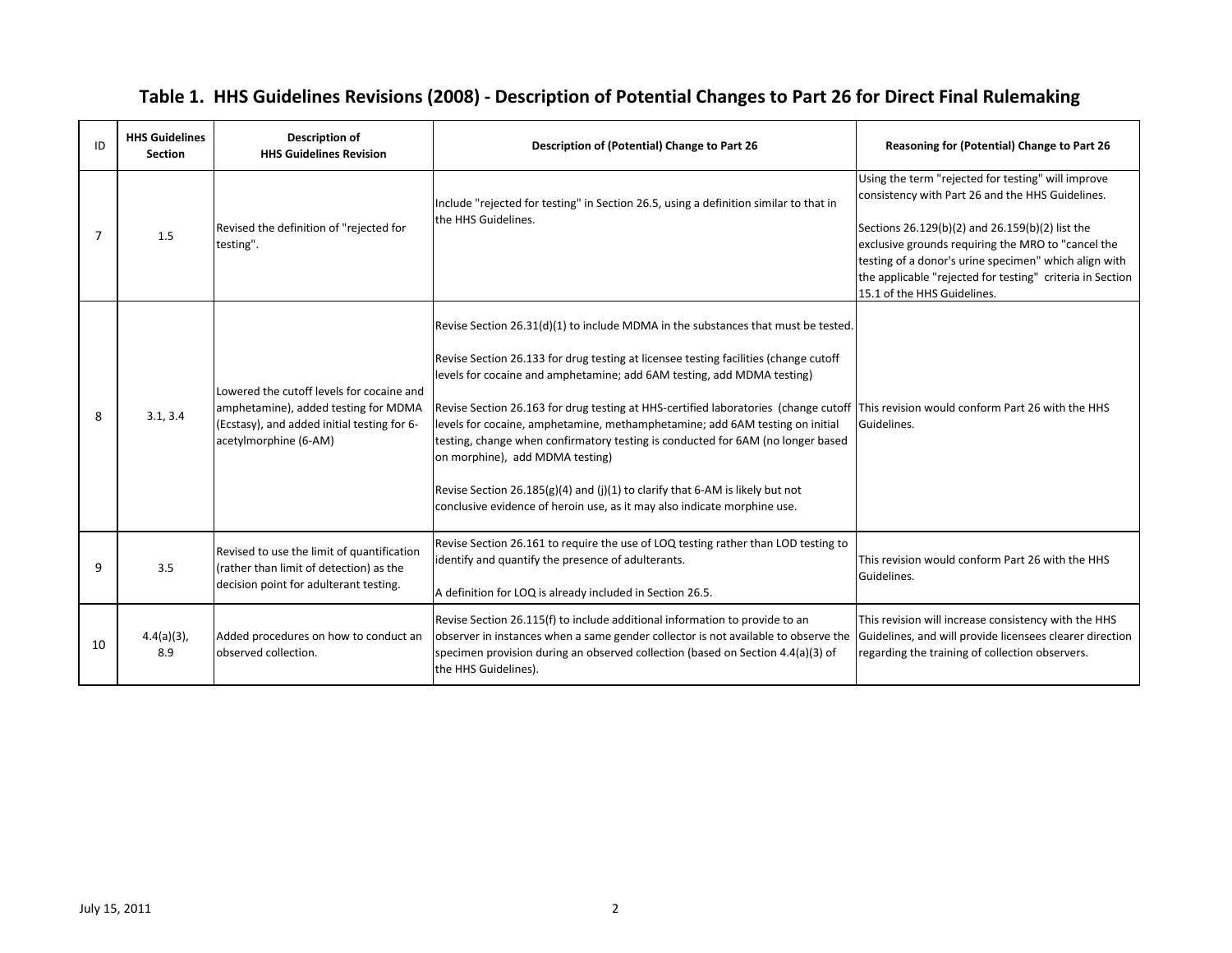| ID | <b>HHS Guidelines</b><br><b>Section</b> | Description of<br><b>HHS Guidelines Revision</b>                                                                                                                                                                | Description of (Potential) Change to Part 26                                                                                                                                                                                                                                                                                                                                                                                                                                                                                                                                                                                                                | Reasoning for (Potential) Change to Part 26                                                                                                                                                                                                                                                                                                                                                                                                       |
|----|-----------------------------------------|-----------------------------------------------------------------------------------------------------------------------------------------------------------------------------------------------------------------|-------------------------------------------------------------------------------------------------------------------------------------------------------------------------------------------------------------------------------------------------------------------------------------------------------------------------------------------------------------------------------------------------------------------------------------------------------------------------------------------------------------------------------------------------------------------------------------------------------------------------------------------------------------|---------------------------------------------------------------------------------------------------------------------------------------------------------------------------------------------------------------------------------------------------------------------------------------------------------------------------------------------------------------------------------------------------------------------------------------------------|
| 11 | 8.12                                    | Added instruction for collector to discard<br>any urine collected when a refusal to test<br>occurs during the collection process.                                                                               | Add requirements in new subparagraphs (Sections 26.107(d) and 26.111(d)(ii)) to<br>require the collector to discard any urine specimen(s) provided by a donor if a<br>refusal to test action is determined by the collector during the specimen collection The revisions to Part 26 will clarify the collector's<br>process.<br>Revise Section 26.115(g) to require the collector to discard the initial specimen<br>collected if the donor refuses to provide a second specimen under direct<br>observation.<br>Move current Section 26.111(e) to Section 26.111(d)(i).<br>Consult with stakeholders to determine how to address specimens of less than 15 | actions in the case of a refusal to test, and will ensure<br>that collected specimens are not tested (an<br>unnecessary action).<br>These revisions will conform Part 26 specimen<br>collection procedures with those in the HHS<br>Guidelines.                                                                                                                                                                                                   |
|    |                                         |                                                                                                                                                                                                                 | mL that the collector believes might be adulterated $(26.111(c))$ . Consider the need<br>for the revision in a future rulemaking.                                                                                                                                                                                                                                                                                                                                                                                                                                                                                                                           |                                                                                                                                                                                                                                                                                                                                                                                                                                                   |
| 12 | 10.2                                    | HHS Guidelines specify that the blind<br>performance test sample supplier is to<br>provide information regarding the shelf<br>life of the blind sample.                                                         | Revise Section 26.168(h)(1) to conform with the HHS Guidelines which requires<br>sample suppliers to specify the shelf life of blind samples but does not specify the<br>period of time. Section 26.168(h)(1) limits the shelf life of a blind performance tes<br>sample lots to no more than 6 months.                                                                                                                                                                                                                                                                                                                                                     | Industry feedback has indicated that some blind<br>performance test sample lots last as long as 2 years.<br>The NRC staff recognizes that advancements in the<br>manufacturing of blind performance samples can<br>extend the period of time for which they are viable,<br>and that manufacturers are in good position to<br>determine an accurate shelf life for the samples. This<br>revision would conform Part 26 with the HHS<br>Guidelines. |
| 13 | 11.2                                    | Added that the Responsible Person (RP)<br>qualify as a certifying scientist.                                                                                                                                    | Reduce the list of requirements in Section 26.155 by combining current<br>requirements in Section 26.155(a) through (d) into a single requirement that the<br>Responsible Person must meet the requirements in the HHS Guidelines.<br>Revise Section 26.155(e) to require training specific to Part 26.<br>Retain personnel file requirements in current Section 26.155(f).                                                                                                                                                                                                                                                                                 | The requirements in 26.155(a) through (d) are<br>intended to be identical to the requirements in the<br>HHS Guidelines. The revision to 26.155(e) clarifies that<br>training requirements should include training specific<br>to Part 26. The requirement in 26.155(e) is specific to<br>Part 26 and should be retained.                                                                                                                          |
| 14 | 11.15(a)(1)                             | Revised so that each confirmatory drug<br>test batch must include "A calibrator with<br>its drug concentration at the cutoff" to<br>allow multi-point calibration while still<br>requiring a cutoff calibrator. | Revise Section 26.167(e)(3)(ii) to require a positive calibrator "at the cutoff" to be<br>included as a QC specimen in each analytical run of specimen confirmatory drug<br>testing.                                                                                                                                                                                                                                                                                                                                                                                                                                                                        | This revision will conform Part 26 with a change in the<br>HHS Guidelines.                                                                                                                                                                                                                                                                                                                                                                        |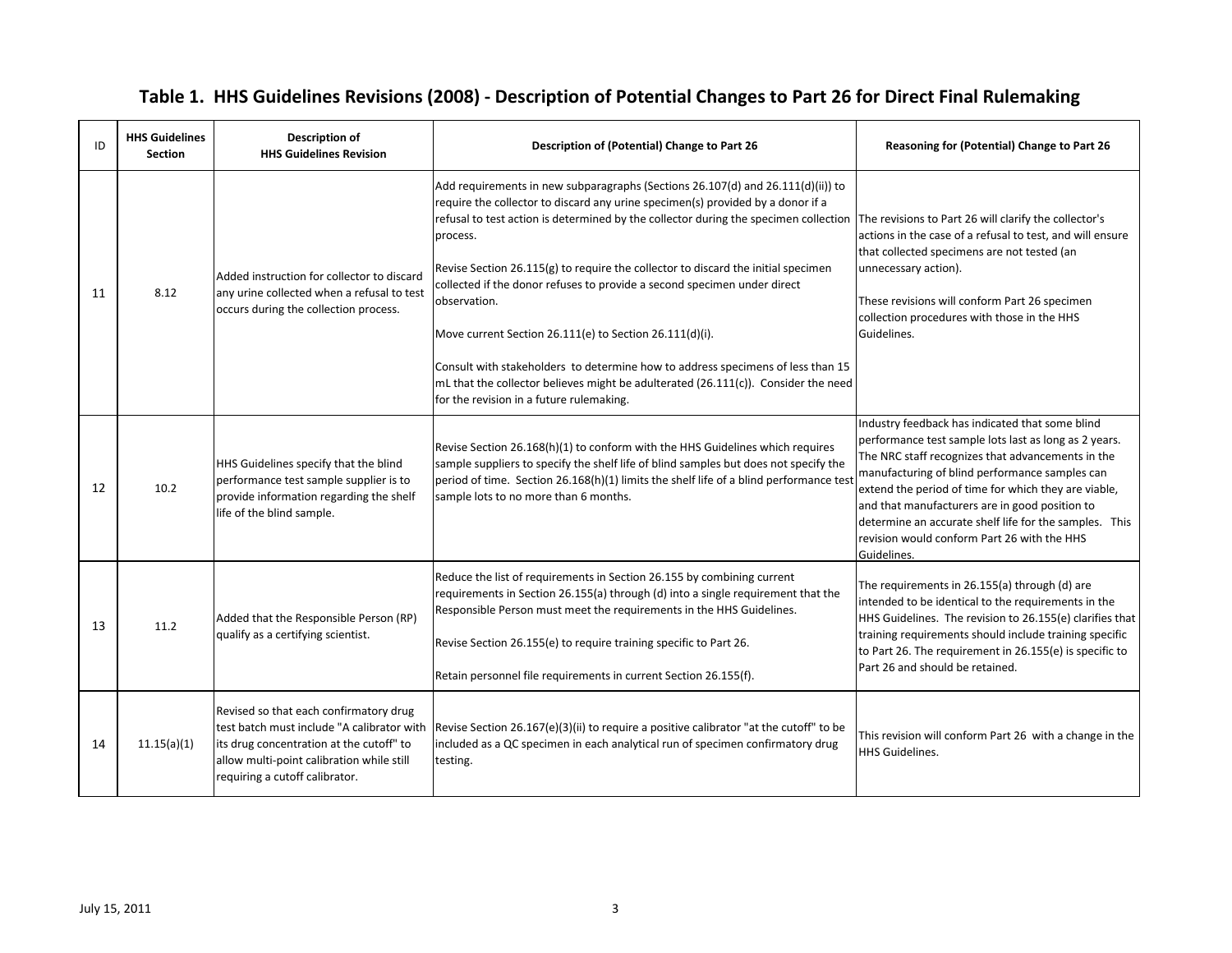| ID | <b>HHS Guidelines</b><br><b>Section</b> | <b>Description of</b><br><b>HHS Guidelines Revision</b>                                                                                                                | Description of (Potential) Change to Part 26                                                                                                                                                                                                                                                                                                                                                                                                                                                                                                                                                                                                                                                                                                                                                                                                                                                                                                                                                                                                                                                                                                                                                                                                                                                                                      | Reasoning for (Potential) Change to Part 26                                                                                                                                                                                                                                                                                                                                                                                                                                                                                                                                                                                         |
|----|-----------------------------------------|------------------------------------------------------------------------------------------------------------------------------------------------------------------------|-----------------------------------------------------------------------------------------------------------------------------------------------------------------------------------------------------------------------------------------------------------------------------------------------------------------------------------------------------------------------------------------------------------------------------------------------------------------------------------------------------------------------------------------------------------------------------------------------------------------------------------------------------------------------------------------------------------------------------------------------------------------------------------------------------------------------------------------------------------------------------------------------------------------------------------------------------------------------------------------------------------------------------------------------------------------------------------------------------------------------------------------------------------------------------------------------------------------------------------------------------------------------------------------------------------------------------------|-------------------------------------------------------------------------------------------------------------------------------------------------------------------------------------------------------------------------------------------------------------------------------------------------------------------------------------------------------------------------------------------------------------------------------------------------------------------------------------------------------------------------------------------------------------------------------------------------------------------------------------|
| 15 | 13.4(b)                                 | Section 13.4(b) requires another specimen<br>be collected from a donor if the initial<br>result is negative and dilute.<br>[existing Guidelines provision]             | Section 26.163(a)(2) provides licensees and other entities with the option to<br>conduct limit of detection (LOD) testing if a specimen is dilute and the response to<br>the immunoassay drug test is equal to or greater than 50 percent of the cutoff.<br>The HHS Guidelines require a second specimen be collected from a donor with a<br>negative/dilute initial specimen test result.<br>U.S. DOT 49 CFR 40.197(b)(1) requires a second specimen collection (under<br>direction observation) for a dilute/negative specimen with creatinine<br>concentration greater than or equal to 2 mg/dL and less than or equal to 5 mg/dL.<br>U.S. DOT 49 CFR 40.197(b)(1) provides optional second specimen collection (not<br>under direct observation) for dilute/negative results with a creatinine<br>concentration greater than 5 mg/dL.<br>Potential Part 26 regulatory options for consideration:<br>require LOD testing for negative/dilute specimens of greater than or equal to 2<br>mg/dL and less than or equal to 5 mg/dL creatinine concentration.<br>require a second specimen collection under direction observation for<br>negative/dilute specimens with creatinine concentration of greater than or equal<br>to 2 mg/dL and less than or equal to 5 mg/dL.<br>maintain existing 26.163(a)(2) optional LOD testing. | Section 26.163(a)(2) provides licensees and other<br>entities with an optional approach to further evaluate<br>a donor's specimen based on a negative/dilute<br>specimen test result. However, U.S. DOT policy<br>requires an additional specimen collection for donor<br>specimens with low creatinine levels (greater than or<br>equal to 2 mg/dL and less than or equal to 5 mg/dL).<br>Many licensees already conduct LOD testing on all<br>dilute specimens per $26.163(a)(2)$ and a requirement<br>to conduct LOD testing for low creatinine dilute<br>negative specimens would not be a change in current<br>testing policy. |
| 16 | 13.4(f)                                 | to 9.5.                                                                                                                                                                | Added guidance for the MRO to interpret   Add a paragraph to Section 26.185(f) to require the MRO to consider a non-<br>invalid test results based on a pH from 9.0   medical explanation (i.e., time and temperature issues) as a potential cause of an<br>invalid urine pH of 9.0 to 9.5.                                                                                                                                                                                                                                                                                                                                                                                                                                                                                                                                                                                                                                                                                                                                                                                                                                                                                                                                                                                                                                       | The current rule does not include a requirement for<br>the MRO to consider how time and temperature could<br>cause a urine specimen pH result of 9.0 to 9.5. This<br>change is needed for consistency with the HHS<br>Guidelinesand improves the review of invalid test<br>results. Recent research supports that high<br>temperature for an extended time may increase urine                                                                                                                                                                                                                                                       |
| 17 | 14.1(b)                                 | Revised to allow the MRO to request split<br>specimen testing based on a verbal<br>request from the donor, but the MRO<br>must document the donor's verbal<br>request. | Revise Section 26.165(b)(2) to state that the MRO must document the donor's<br>verbal request for split specimen testing or single specimen retesting.                                                                                                                                                                                                                                                                                                                                                                                                                                                                                                                                                                                                                                                                                                                                                                                                                                                                                                                                                                                                                                                                                                                                                                            | The change will conform Part 26 with the HHS<br>Guidelines.<br>Documentation of a donor's verbal request ensures<br>that a record exists to demonstrate that the request<br>was received within 3 business days permitted by rule.                                                                                                                                                                                                                                                                                                                                                                                                  |